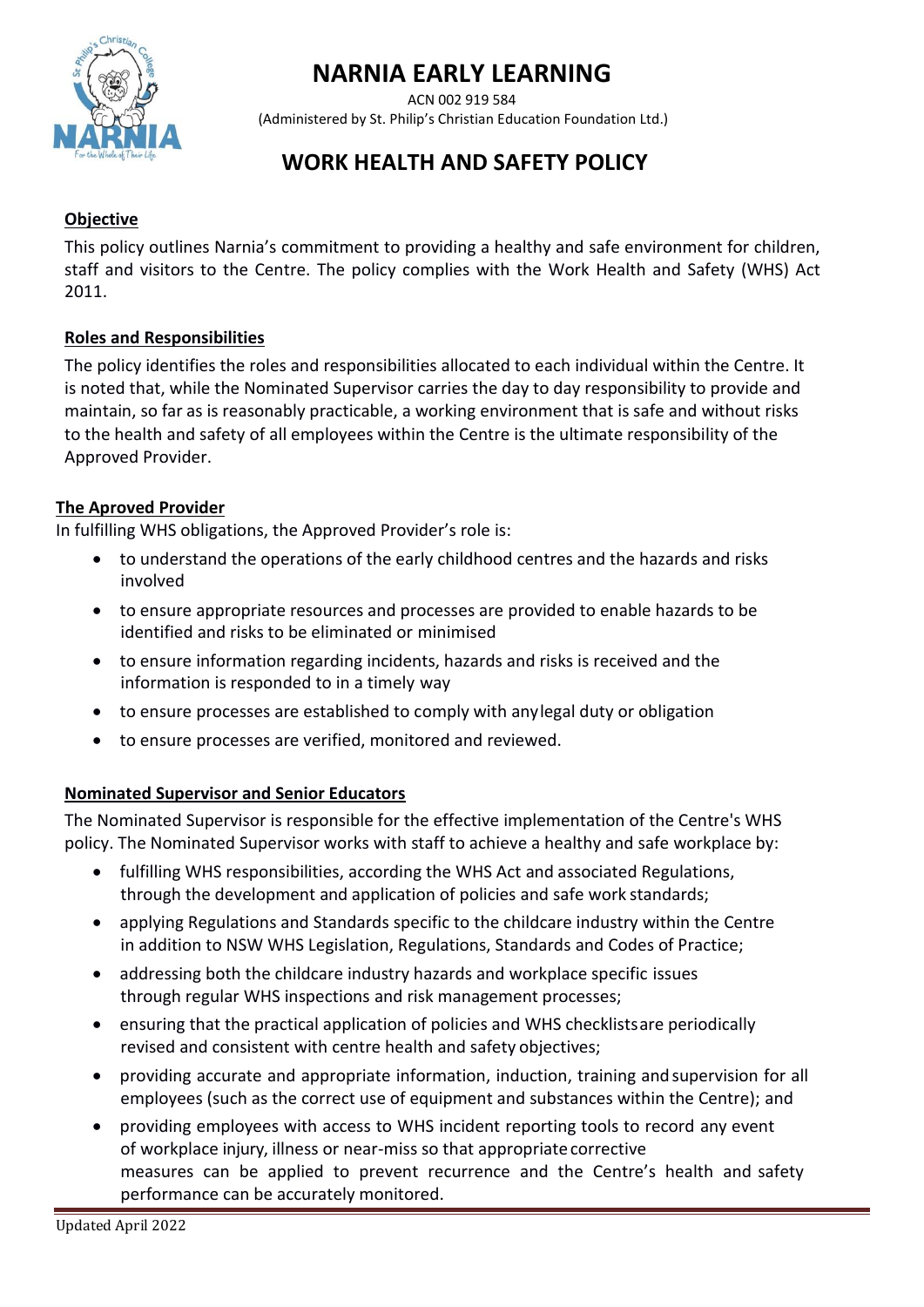## **Employees**

Staff members play an integral role in the practical application of WHS policies and procedures. The Nominated Supervisor will assist employees to understand their WHS responsibilities in the workplace, which include:

- a duty of care to take all reasonably practicable steps for their own healthand safety and of others in the workplace;
- act in accordance with the safety directions and procedures documented in policies, legislation and supporting documents;
- participate in mandatory WHS training;
- will not intentionally interfere with or misuse items or facilities provided in the interests of health, safety and welfare of all employees;
- report all accidents and incidents including injuries, illnesses and near-misses to the Nominated Supervisor; and
- engage and consult with the appointed health and safety representativeregarding WHS issues as well as the Nominated Supervisor

#### **Non-employees and Visitors**

Narnia has a duty of care to protect the health and safety of other persons at the centre in addition to employees and children. Centre facilities are maintained to protect employees and will therefore be safe for non-employees as well.

Visitors should act in an appropriate manner to ensure the safety of themselves and others when on the Centre's premises.

#### **Consultation and Communication**

Employees WHS interests and concerns are discussed at staff meetings.

WHS is a standing agenda item at the monthly staff meeting. All employees are encouraged to discuss WHS matters and improvements in an open and proactive manner. Any changes to the Centre's WHS practices and policies will be advised by the Nominated Supervisor as soon as practical as part of the ongoing WH&S training and awareness.

#### **ESSENTIAL SUPPORTING DOCUMENTS**

The Centre maintains accurate records regarding matters relating to the health, safety and wellbeing of employees. Records held by the Centre includes for example:

- WH&S policy and inspection checklists;
- incident reports;
- maintenance records, including first aid and safety equipment;
- workplace inspections and action plans; and
- risk assessments and risk management decisions.

#### **Notification of Serious Injury or Illness**

The Approved Provider/Nominated Supervisor must notify the Work Health and Safety Regulator as soon as they become aware of a serious injury or illness that results in:

- immediate treatment as an in-patient in a hospital, or
- immediate treatment for: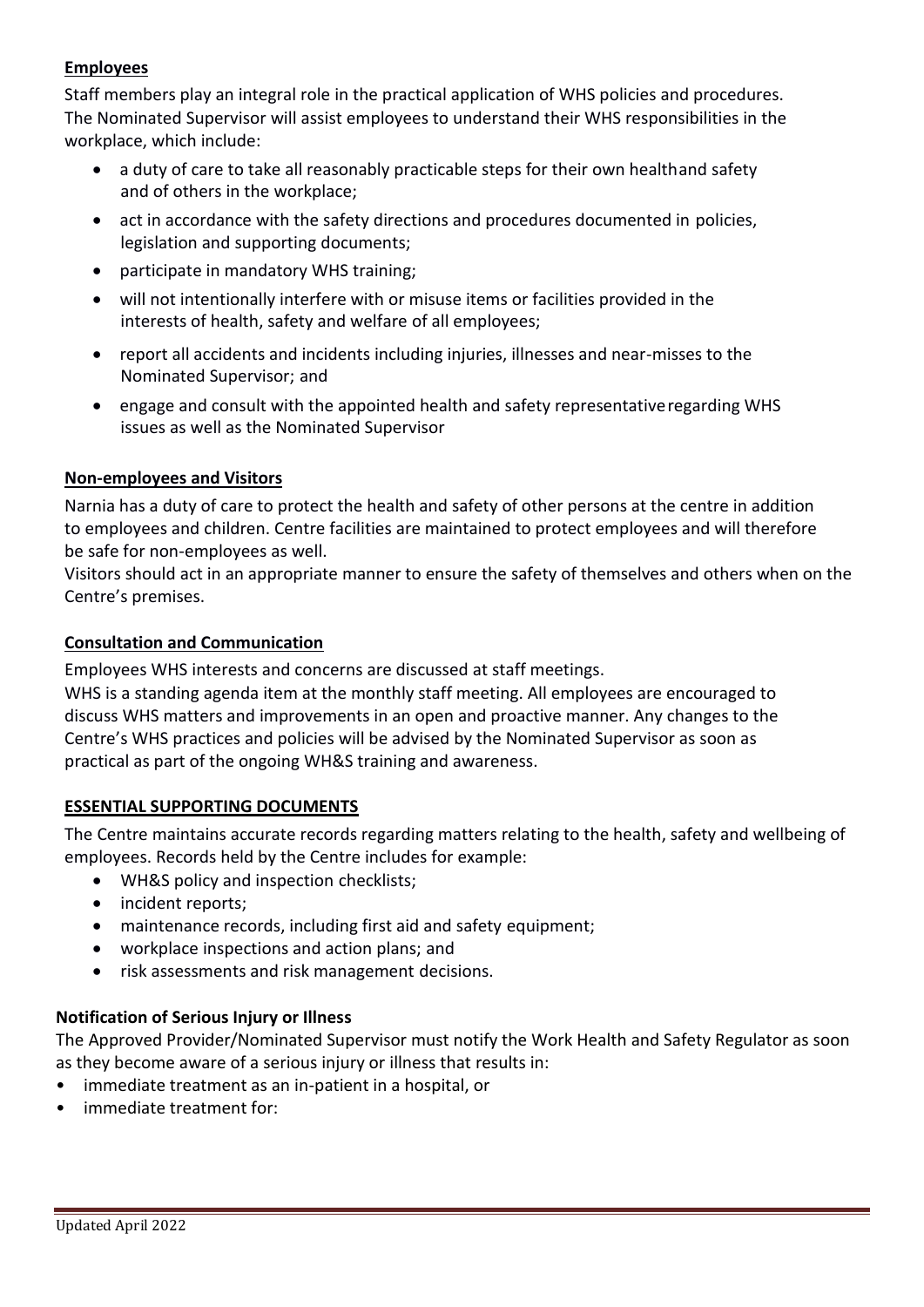- o the amputation of any part of the body;
- o a serious head injury;
- $\circ$  a serious eve injury;
- o a serious burn;
- o the separation of skin from an underlying tissue (such as degloving or scalping);
- o a spinal injury;
- o the loss of a bodily function;
- o serious lacerations or;
- o medical treatment within 48 hours of exposure to a substance.

#### A serious illness is:

- any infection to which the carrying out of work is a significant contributing factor, including any infection that is reliably attributable to carrying out work:
	- o with micro-organisms;
	- o that involves providing treatment to a person;
	- o that involves contact with human blood or body substances; or
	- o involves handling or contact with animals, animal hides, skins, wool or hair, animal carcasses or animal waste products.

A dangerous incident is also notifiable under the legislation. Dangerous incidents include:

- an uncontrolled escape, spillage or leakage of a substance;
- an uncontrolled implosion, explosion or fire;
- an uncontrolled escape of gas or steam;
- an uncontrolled escape of a pressurised substance;
- electric shock:
- the fall or release from a height of any plant, substance or thing;
- the collapse, overturning, failure or malfunction of, or damage to, any plant that is required to be authorised for use in accordance with the regulations;
- the collapse or partial collapse of a structure;
- the collapse or failure of an excavation or of any shoring supporting an excavation;
- the inrush of water, mud or gas in workings, in an underground excavation or tunnel.

The approved provider or nominated supervisor must notify the regulator by telephone or in writing (including by facsimile or email) as soon as possible after the injury, illness or incident. If notified by telephone, the regulator may require a written notice of the incident within 48 hours. Records of the incident must be kept for at least 5 years from the date that the incident is notified. The approved provider/nominated supervisor must ensure the site where the incident occurred is left undisturbed as much as possible until an inspector arrives or as directed by the regulator.